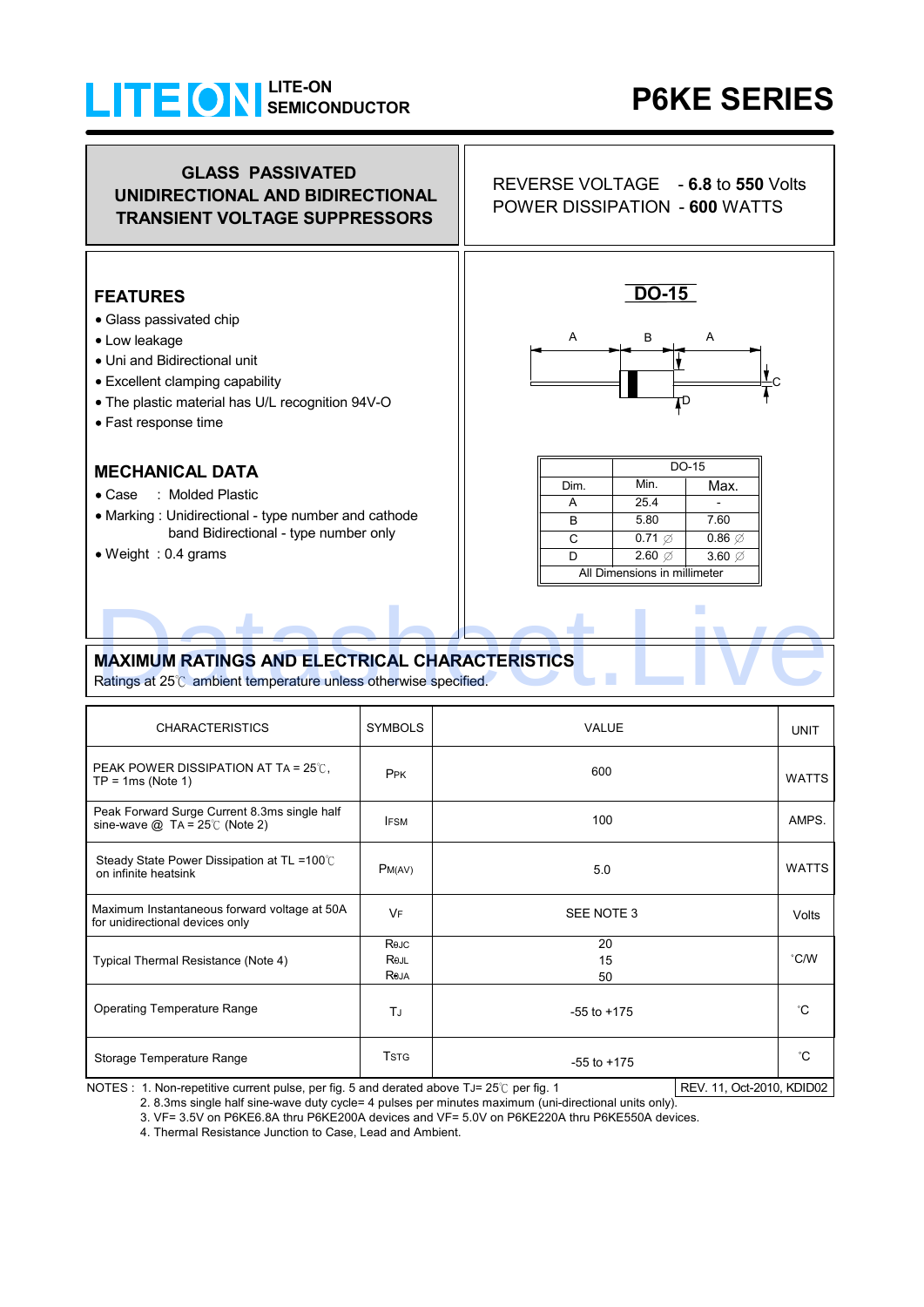### **RATING AND CHARACTERISTIC CURVES P6KE SERIES**



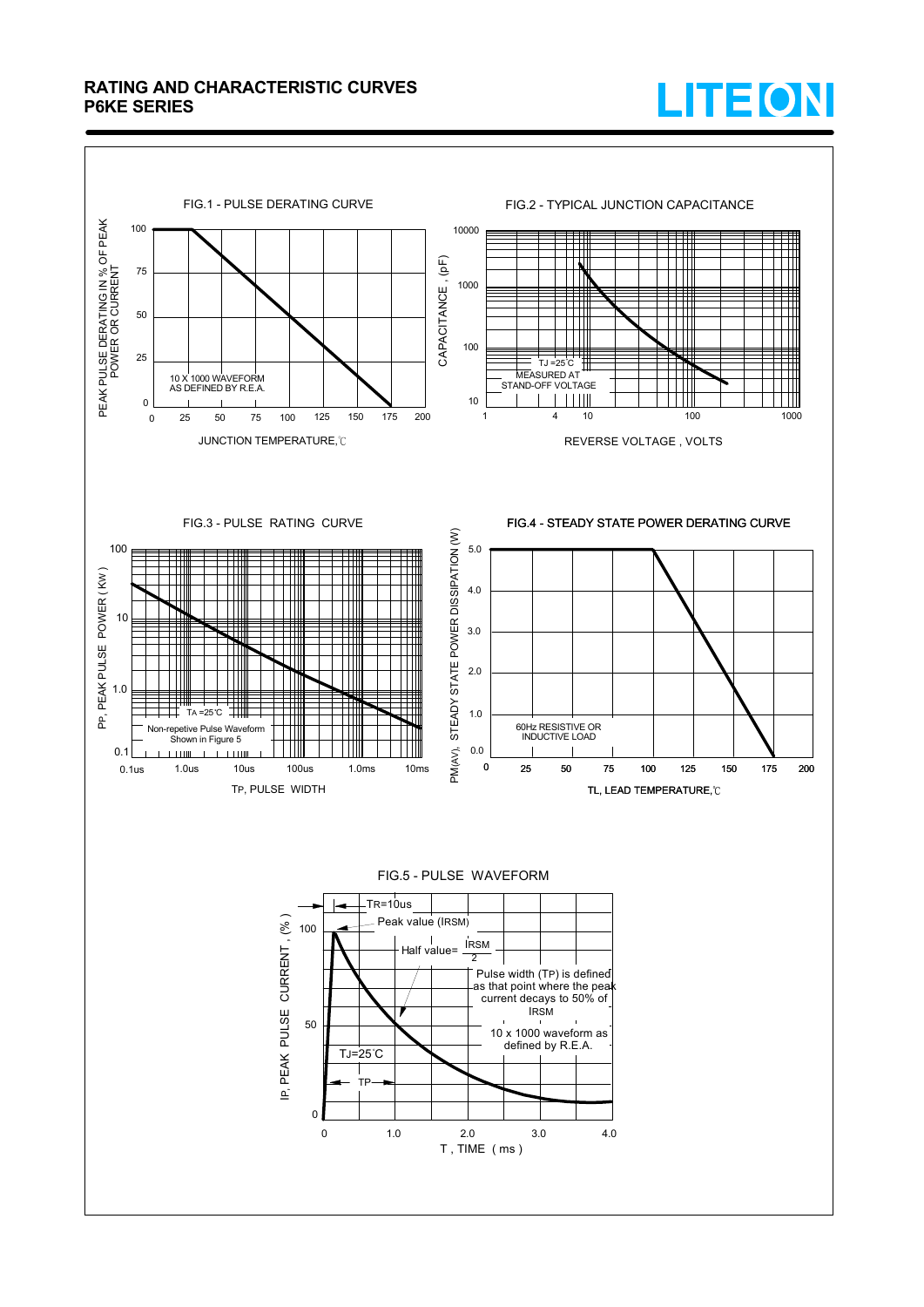## **SEMICONDUCTOR LITE-ON**

| <b>Type</b><br>Number              | Type<br>Number         | Reverse<br>Standoff<br>Voltage | Breakdown Voltage<br>BV Volts @It |                |              | Max.<br>Reverse<br>Leakage<br>@VR | Max.<br>Peak<br>Pulse<br>Current | Max.<br>Clamping<br>Voltage<br>@lpp | Max. Voltage<br>Temp.<br>Variation<br>of Bv |
|------------------------------------|------------------------|--------------------------------|-----------------------------------|----------------|--------------|-----------------------------------|----------------------------------|-------------------------------------|---------------------------------------------|
| (UNI)                              | (BI)                   | VR(V)                          | Min $(V)$                         | Max(V)         | It $(mA)$    | IR(uA)                            | Ipp (A)                          | Vc(V)                               | ℅/℃                                         |
| P6KE6.8A                           | P6KE6.8CA              | 5.8                            | 6.45                              | 7.13           | 10           | 1000                              | 57.1                             | 10.5                                | 0.057                                       |
| P6KE7.5A                           | P6KE7.5CA              | 6.4                            | 7.13                              | 7.88           | 10           | 500                               | 53.1                             | 11.3                                | 0.061                                       |
| P6KE8.2A                           | P6KE8.2CA              | 7.0                            | 7.79                              | 8.61           | 10           | 200                               | 49.6                             | 12.1                                | 0.065                                       |
| P6KE9.1A                           | P6KE9.1CA              | 7.8                            | 8.65                              | 9.56           | 1            | 50                                | 44.8                             | 13.4                                | 0.068                                       |
| P6KE10A                            | P6KE10CA               | 8.6                            | 9.50                              | 10.50          | 1            | 10                                | 41.4                             | 14.5                                | 0.073                                       |
| P6KE11A                            | P6KE11CA               | 9.4                            | 10.5                              | 11.6           | 1            | 5                                 | 38.5                             | 15.6                                | 0.075                                       |
| P6KE12A                            | P6KE12CA               | 10.2                           | 11.4                              | 12.6           | 1            | 5                                 | 35.9                             | 16.7                                | 0.078                                       |
| P6KE13A                            | P6KE13CA               | 11.1                           | 12.4                              | 13.7           | 1            | 5                                 | 33.0                             | 18.2                                | 0.081                                       |
| P6KE15A                            | P6KE15CA               | 12.8                           | 14.3                              | 15.8           | $\mathbf{1}$ | 5                                 | 28.3                             | 21.2                                | 0.084                                       |
| P6KE16A                            | P6KE16CA               | 13.6                           | 15.2                              | 16.8           | 1            | 5                                 | 26.7                             | 22.5                                | 0.086                                       |
| P6KE18A                            | P6KE18CA               | 15.3                           | 17.1                              | 18.9           | 1            | 5                                 | 23.8                             | 25.2                                | 0.088                                       |
| P6KE20A                            | P6KE20CA               | 17.1                           | 19.0                              | 21.0           | 1            | 5                                 | 21.7                             | 27.7                                | 0.090                                       |
| P6KE22A                            | P6KE22CA               | 18.8                           | 20.9                              | 23.1           | 1            | 5                                 | 19.6                             | 30.6                                | 0.092                                       |
| P6KE24A                            | P6KE24CA               | 20.5                           | 22.8                              | 25.2           | $\mathbf{1}$ | 5                                 | 18.1                             | 33.2                                | 0.094                                       |
| P6KE27A                            | P6KE27CA               | 23.1                           | 25.7                              | 28.4           | 1            | 5                                 | 16.0                             | 37.5                                | 0.096                                       |
| P6KE30A                            | P6KE30CA               | 25.6                           | 28.5                              | 31.5           | 1            | 5                                 | 14.5                             | 41.4                                | 0.097                                       |
| P6KE33A                            | P6KE33CA               | 28.2                           | 31.4                              | 34.7           | 1            | 5                                 | 13.1                             | 45.7                                | 0.098                                       |
| P6KE36A                            | P6KE36CA               | 30.8                           | 34.2                              | 37.8           | $\mathbf{1}$ | 5                                 | 12.0                             | 49.9                                | 0.099                                       |
| P6KE39A                            | P6KE39CA               | 33.3                           | 37.1                              | 41.0           | 1            | 5                                 | 11.1                             | 53.9                                | 0.100                                       |
| P6KE43A                            | P6KE43CA               | 36.8                           | 40.9                              | 45.2           | 1            | 5                                 | 10.1                             | 59.3                                | 0.101                                       |
| P6KE47A                            | P6KE47CA               | 40.2                           | 44.7                              | 49.4           | 1            | 5                                 | 9.3                              | 64.8                                | 0.101                                       |
| P6KE51A                            | P6KE51CA               | 43.6                           | 48.5                              | 53.6           | 1            | 5                                 | 8.6                              | 70.1                                | 0.102                                       |
| P6KE56A                            | P6KE56CA               | 47.8                           | 53.2                              | 58.8           | 1            | 5                                 | 7.8                              | 77.0                                | 0.103                                       |
| P6KE62A                            | P6KE62CA               | 53.0                           | 58.9                              | 65.1           | 1            | 5                                 | 7.1                              | 85.0                                | 0.104                                       |
| P6KE68A                            | P6KE68CA               | 58.1                           | 64.6                              | 71.4           | $\mathbf{1}$ | 5                                 | 6.5                              | 92.0                                | 0.104                                       |
| P6KE75A                            | P6KE75CA               | 64.7                           | 71.3                              | 78.8           | $\mathbf{1}$ | 5                                 | 5.8                              | 103.0                               | 0.105                                       |
| P6KE82A                            | P6KE82CA               | 70.1                           | 77.9                              | 86.1           | 1            | 5                                 | 5.3                              | 113.0                               | 0.105                                       |
| P6KE91A                            | P6KE91CA               | 77.8                           | 86.5                              | 95.6           | 1            | 5                                 | 4.8                              | 125.0                               | 0.106                                       |
| P6KE100A                           | P6KE100CA              | 85.5                           | 95.0                              | 105.0          | 1            | 5                                 | 4.4                              | 137.0                               | 0.106                                       |
| <b>P6KE110A</b>                    | <b>P6KE110CA</b>       | 94.0                           | 105.0                             | 116.1          | 1            | 5                                 | 3.9                              | 152.0                               | 0.107                                       |
| P6KE120A                           | P6KE120CA              | 102.0                          | 114.0                             | 126.0          | 1            | 5                                 | 3.6                              | 165.0                               | 0.107                                       |
| <b>P6KE130A</b>                    | P6KE130CA              | 111.0                          | 124.0                             | 137.1          | 1            | 5                                 | 3.4                              | 179.0                               | 0.107                                       |
| <b>P6KE150A</b>                    | P6KE150CA              | 128.0                          | 143.0                             | 158.1          | 1            | 5                                 | 2.9                              | 207.0                               | 0.108                                       |
| P6KE160A                           | <b>P6KE160CA</b>       | 136.0                          | 152.0                             | 168.0          | 1            | 5                                 | 2.7                              | 219.0                               | 0.108                                       |
| <b>P6KE170A</b>                    | P6KE170CA              | 145.0                          | 162.0                             | 179.1          | 1            | 5                                 | 2.6                              | 234.0                               | 0.108                                       |
| <b>P6KE180A</b>                    | P6KE180CA              | 154.0                          | 171.0                             | 189.0          | 1            | 5                                 | 2.4                              | 246.0                               | 0.108                                       |
| <b>P6KE200A</b>                    | P6KE200CA              | 171.0                          | 190.0                             | 210.0          | 1            | 5                                 | 2.2                              | 274.0                               | 0.108                                       |
| <b>P6KE220A</b>                    | P6KE220CA<br>P6KE250CA | 185.0                          | 209.0                             | 231.0          | 1            | 5                                 | 1.8                              | 328.0                               | 0.108                                       |
| <b>P6KE250A</b><br><b>P6KE300A</b> | <b>P6KE300CA</b>       | 214.0<br>256.0                 | 237.0<br>285.0                    | 262.0<br>315.0 | 1<br>1       | 5<br>5                            | 1.7<br>1.4                       | 344.0<br>414.0                      | 0.110<br>0.110                              |
| <b>P6KE350A</b>                    | P6KE350CA              | 300.0                          | 332.0                             | 367.0          | 1            | 5                                 | 1.2                              | 482.0                               | 0.110                                       |
| <b>P6KE400A</b>                    | P6KE400CA              | 342.0                          | 380.0                             | 420.0          | 1            | 5                                 | 1.1                              | 548.0                               | 0.110                                       |
| P6KE440A                           | P6KE440CA              | 376.0                          | 418.0                             | 462.0          | 1            | 5                                 | 1.0                              | 600.0                               | 0.110                                       |
| <b>P6KE550A</b>                    | P6KE550CA              | 467.5                          | 522.5                             | 577.5          | 1            | 4                                 | 0.80                             | 753.5                               | 0.113                                       |

**NOTE :**

Suffix 'C' denotes bidirectional device. Suffix 'A' denotes 5% tolerance device.

1. For bidirectional devices having VR of 10 volts and under, the IR limit is doubled .

2. For unidirectional devices P6KE6.8A to P6KE200A, VFmax = 3.5V at IF=50A 300us square wave pulse.

For unidirectional devices P6KE220A to P6KE550A, VFmax = 5.0V at IF=50A 300us square wave pulse.